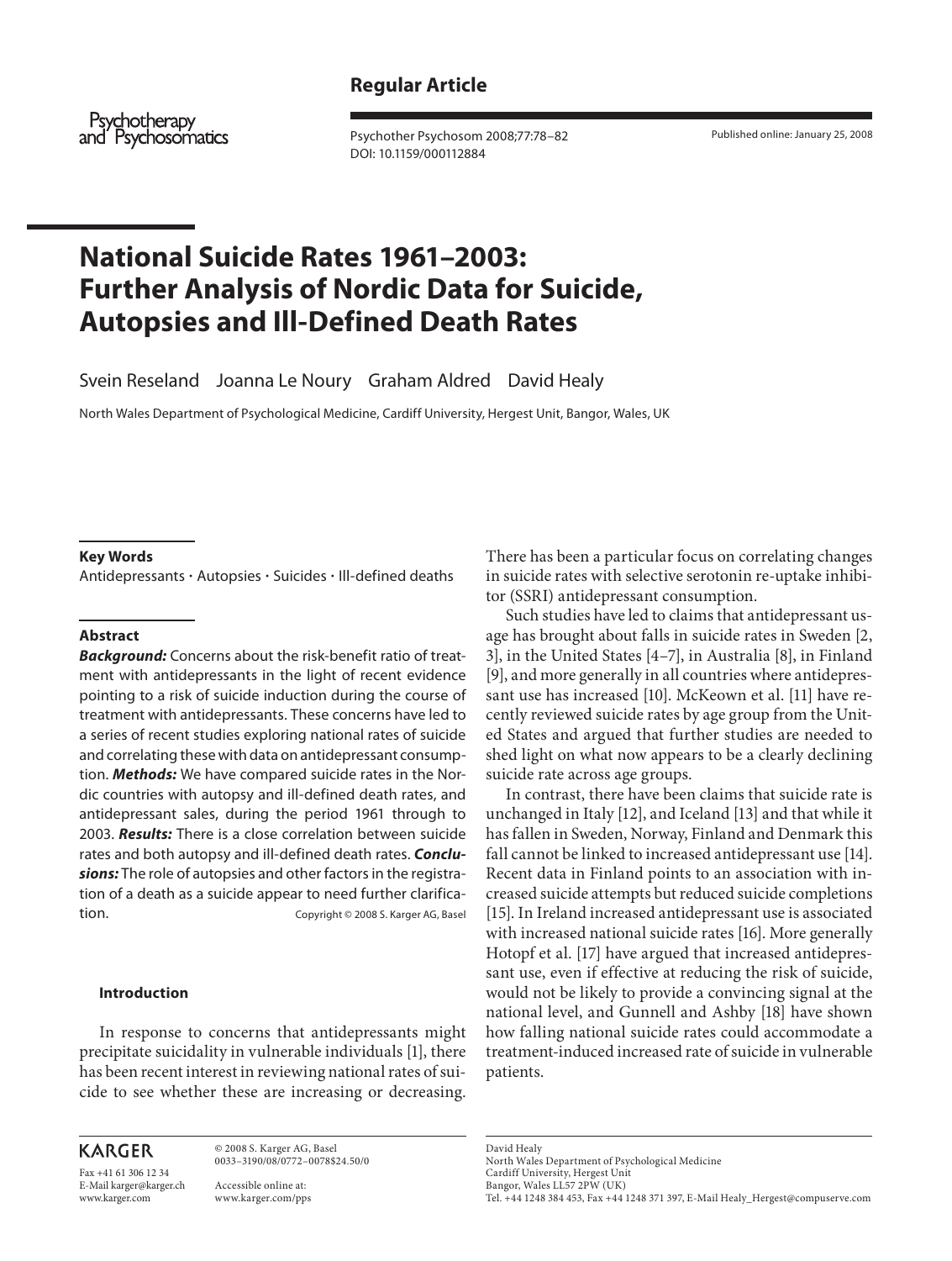While superficially appealing, there are significant problems in attempting to extrapolate from suicide rates and antidepressant usage rates to causal links between these two variables. First correlation does not prove causation. This problem has traditionally been recognized in terms of the risk it poses of committing an 'ecological fallacy' – that is highlighting linkages between unrelated variables. Second, there are problems with determining just what antidepressant consumption data mean. Failure to take this into account means research risks producing misleading correlations or missing correlations that may be of importance. Third, no studies in this domain can be of any value if there are doubts over the reliability of national suicide rates. This paper seeks to explore a hitherto unreported methodological input to the determination of national suicide rates, namely the role that autopsy rates may have in influencing apparent suicide rates.

## **Methods**

 We have sought out data on the numbers of autopsies and suicides as well as deaths coded under the terminology 'ill-defined or unknown causes of mortality' over the period 1961 to 2001– 2004 in Norway, Sweden, Denmark and Finland (the Nordic countries). Data on the numbers of autopsies, the numbers of suicides and the numbers of deaths from ill-defined or unknown causes from 1961, or as early as data were available, were obtained from Statistics Norway (http://www.ssb.no), the National Board of Health and Welfare (Sweden; http://www.socialstyrelsen.se), the National Board of Health (Denmark; http://www.sst.dk), and Statistics Finland (http://www.stat.fi).

 The data on number of suicides and other deaths for Norway, Sweden and Finland were available up to 2004, and for Denmark up to 2001. Data on number of autopsies were available from 1963 to 2004 for Norway, 1961 to 2003 for Sweden, 1982 to 2001 for Denmark, except for 1997, and 1963 to 2005 for Finland.

 We plotted separate graphs for each of the four countries for suicide rates, for ill-defined and unknown death rates and for autopsy rates to enable us to compare time trends in numbers of autopsies done to determine the cause of death with trends in the numbers of registered suicides and rates of ill-defined deaths.

 Ill-defined deaths is a category used in the national statistics of all four Nordic countries. It includes the following International Classification of Disease (ICD-10) codes: R96 (other sudden death, cause unknown, involving instantaneous death, without sign of disease), R98 (unattended death), and R99 (other illdefined and unspecified causes of mortality) (http://www3.who. int/icd/currentversion/fr-icd.htm). The codes R96, 98 and 99 were coded under ICD-7 from 1961 to 1968 as 795, and under ICD-8 from 1969 to 1985 as 795 and 796, and under ICD-9 from 1986 to 1995 as 798 and 799. We have excluded all contributions to these figures from sudden infant deaths (R95, and earlier codes).

# **Results**

 The data on autopsy, suicide and ill-defined death rates for the four Nordic countries are presented in figures 1 A– D, and for the four countries combined in figure 2.

 The Norwegian statistics show that after a plateau from 1979 to 1989, the number of autopsies began to decline sharply from the point when SSRIs were introduced (fig. 1A). As autopsy rates have fallen, so ill-defined death rates have risen. In Sweden, the numbers of autopsies have been steadily declining since the beginning of the 1970s (fig. 1B), and an even sharper decline from 1988. At the same time ill-defined death rates have risen. The Danish statistics show a steady decline in the number of autopsies from 1983 (fig. 1C), as well as a decline in the suicide rate and a variable increase in ill-defined death rates. In Finland, after a steep rise in the number of autopsies from 1962, there was a plateau from 1972 to 1990, a fall of 13% between 1990 and 1994 and thereafter the number of autopsies stabilised (fig. 1D). The suicide, illdefined death and autopsy rates have shown the least variation in Finland.

 For Norway, the coefficient for the correlation between autopsy and suicide rates in the years between 1963 and  $2004$  was  $r = 0.50$ ; the correlation for Sweden for the years between 1961 and 2004 was  $r = 0.94$ ; the correlation for Denmark for the years between 1982 and 2001 was r = 0.96, and for Finland for the years between 1969 and 2005 was  $r = 0.33$ . The correlation between autopsy and suicide rates for all four Nordic countries for the years for which complete datasets are available for all four countries, 1982–2001, was  $r = 0.91$ .

 The coefficients for correlation between suicide rates in each of these countries and ill-defined death rates are as follows. For Norway the correlation between 1961 and 2004 is  $r = -0.76$ ; for Sweden the correlation for the years between 1961 and 2004 is  $r = -0.86$ ; for Denmark the correlation for the years between 1982 and 2001 is  $r = -0.43$ ; for Finland the correlation for the years 1969–2005 is  $r =$ 0.08. The correlation between suicide and ill-defined death rates for the four Nordic countries combined for the years 1982–2001 is  $r = -0.66$ .

 When autopsies are correlated with ill-defined deaths, the coefficients of correlation for Norway for the years 1961–2004 are  $r = -0.24$ ; for Sweden for the years 1961– 2004, the correlation is  $r = -0.83$ ; for Denmark for the years 1982–2001, the correlation is  $r = -0.51$ ; for Finland for the years 1969–2005, the figure is –0.12. For all four Nordic countries for the years 1982–2001, the correlation for autopsies and ill-defined deaths is  $r = -0.74$ .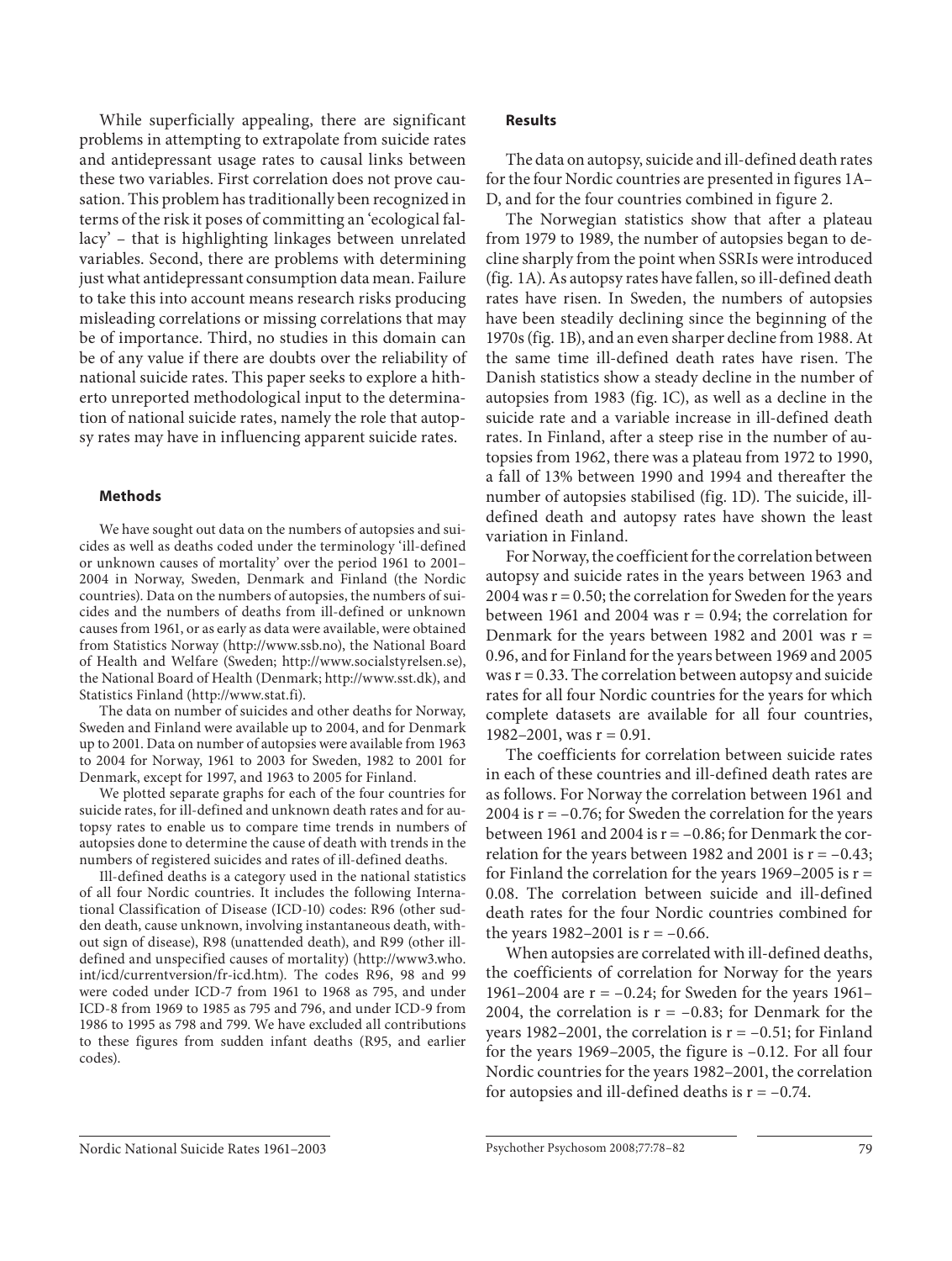

Fig. 1. Annual autopsy, suicide and ill-defined death rates (per 100,000) in Norway (A), Sweden (B), Denmark (C) and Finland (D).



 **Fig. 2.** Annual autopsy, suicide and ill-defined death rates (per 100,000) in the Nordic countries.

#### **Discussion**

 It has been suggested that SSRI usage cannot induce suicides in line with the rates of excess suicides found in randomised controlled trials and other studies because the continuing growth of scripts issued has been accompanied at least in some instances by a fall in suicide rates [7, 11]. However for a number of reasons, some of which are highlighted by these data, contributing factors to registered suicide rates need to be delineated before the precise nature of any relationship can be determined.

 The data on autopsies, suicides and undetermined deaths from the Nordic countries outlined here points to the problematic nature of national suicide rates. These national rates should be regarded as rates for registered suicides rather than for all suicides. It has been recognized for some time in a number of countries that 'the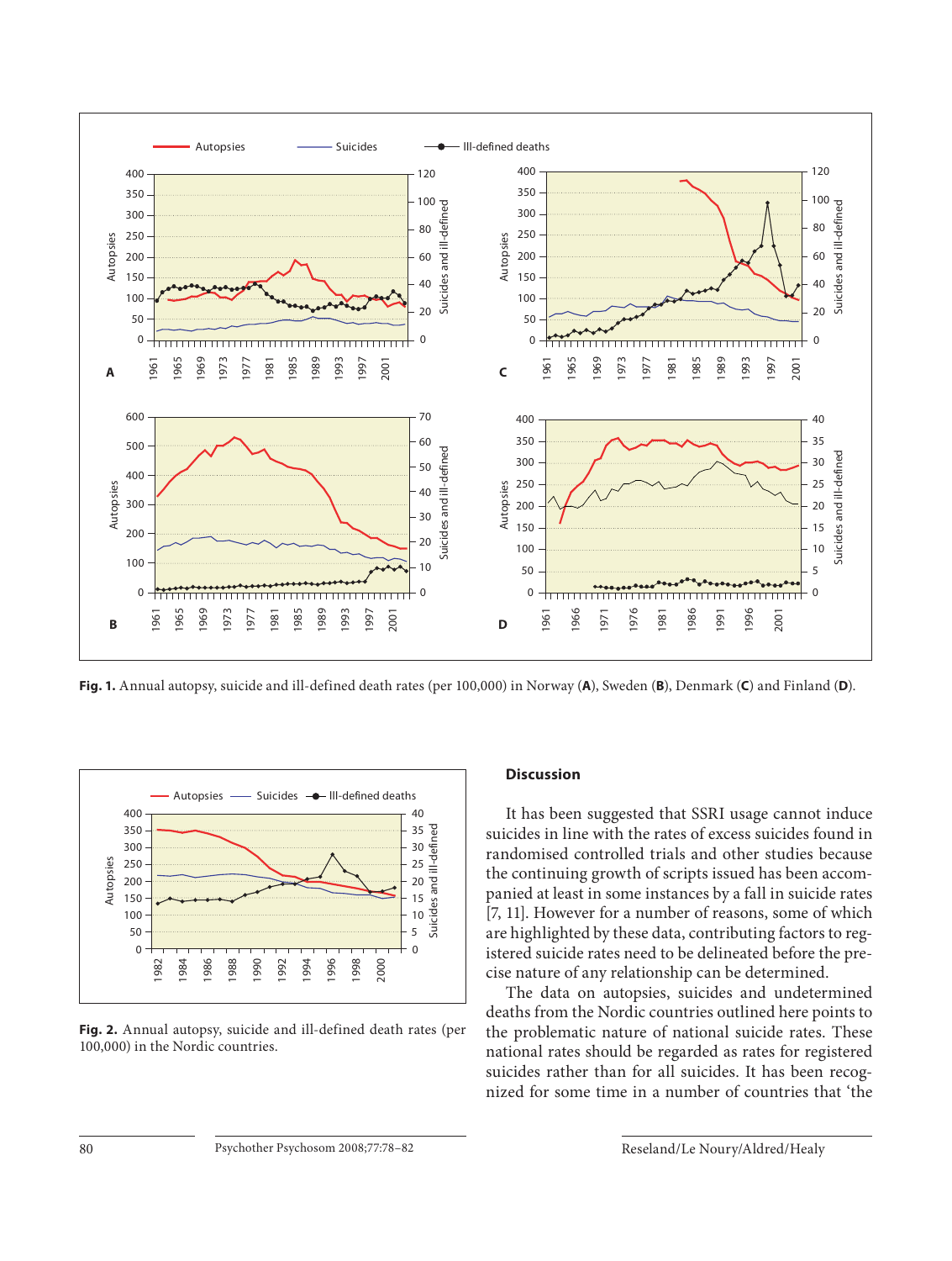reproducibility of diagnoses on death certificates is so poor that information from the Registry of Causes of Death is of little use for administrative or scientific purposes' [19–21] . One reason for this is likely to be declining autopsy rates.

 There have been efforts within the Nordic countries to improve autopsy rates, but there are clearly pressures in the opposite direction, namely to reduce autopsy rates in the developed world, probably in part by virtue of a greater confidence in pre-mortem diagnostic technologies. These tensions have also been apparent in the USA: 'The possibility that a given autopsy will reveal important unsuspected diagnoses has decreased over time, but remains sufficiently high that encouraging ongoing use of the autopsy appears warranted' [22] . Despite this autopsy rates in the United States have fallen from 50% of deaths in teaching hospitals in the 1960s to 5% now, in part perhaps because teaching hospitals no longer need to do autopsies for accreditation purposes.

 It appears from our data that, with the possible exception of Finland, autopsy rates began to decline in the Nordic countries around the same time as suicide rates began to decline and both rates declined further around the time of the introduction of the SSRIs and other newer antidepressants. There was a corresponding increase in the numbers of ill-defined deaths. Conversely suicide rates rose in the 1960s and 1970s in the three countries for which we have data during periods when the autopsy rate was rising, but this was also a period when antidepressant prescription rates were also rising. If data for the period from 1960 to 1990 were taken into account in recent studies of antidepressant usage and national suicide rates, it seems unlikely that the correlations reported between antidepressant usage and suicide rates would be so striking.

 The data offered here suggest that for structural reasons diagnoses of suicides may have been less likely in the Nordic countries from 1988 onwards. This decreased likelihood seems unlikely to have had anything to do with the increased usage of antidepressants, pointing to the risks in all correlational studies.

 It is possible, however, that increased antidepressant usage might have led to increases in the numbers of open verdicts returned at inquest for instance and thus an increase in the numbers of ill-defined deaths. This is particularly likely to be the case if antidepressants induce a different kind of suicide in terms of its impulsivity or other characteristics to traditional suicides. In this case, such deaths may be coded under the heading of accidents or as open verdicts for some years.

 If there is a causal link between autopsy rates and registered suicide rates, it is likely to run from autopsies to suicides and not in reverse. Declining suicide rates are unlikely to lead to a fall in autopsy rates, in that relatively small changes in suicide rates could not produce the fall in autopsy rates noted here. But a large fall in autopsy rates could entirely account for the observed changes in suicide rates.

 If national suicide rates are dependable and not influenced by factors such as migration, or changes in autopsy practice, there still remains a problem in linking the massive growth in SSRI antidepressant usage with national suicide rate in that antidepressant usage may give a misleading indication of the growth in the numbers of persons on antidepressants and more particularly the numbers of new patients starting an antidepressant annually  $[23]$ .

 As we have outlined elsewhere, a key problem in correlating data on antidepressant use with suicides lies in the fact that the amount of drug consumed bears an uncertain relationship with the numbers of people treated. Once this problem is considered, it immediately becomes clear that, in the case of drugs like the antidepressants, a decreasing proportion of drug usage will over the life of a drug be devoted to new patients and an increasing proportion to patients who are on longer-term or repeat treatment, who are not at risk of treatment-induced suicide. It is quite possible that after a drug group is on the market for some years that drug consumption could increase dramatically while the number of new patients treated each year remains roughly constant. If the profile of those treated, furthermore, contains an increasing proportion of less severely ill patients, patients who are anxious rather than depressed for example, then increased treatment consumption might be expected to be linked to a constant number of individuals at risk but a falling national suicide rate, even though treatment induces suicidality [23].

 The converse would apply to a cohort of patients at risk from a hazard from long-term treatment. Indiscriminately correlating drug consumption with a hazard is likely to be relatively uninformative whatever that hazard might be. Notwithstanding this, the data reported here show that Nordic suicide rates were falling prior to any increase in SSRI consumption, and any effort to explain what is happening must take this point into account.

 In conclusion, this study points to robust correlations between suicide and autopsy rates when viewed over the 40-year timeframe in which antidepressants have been available. Having criticised antidepressant consumption

#### Nordic National Suicide Rates 1961–2003 Psychother Psychosom 2008;77:78–82 81